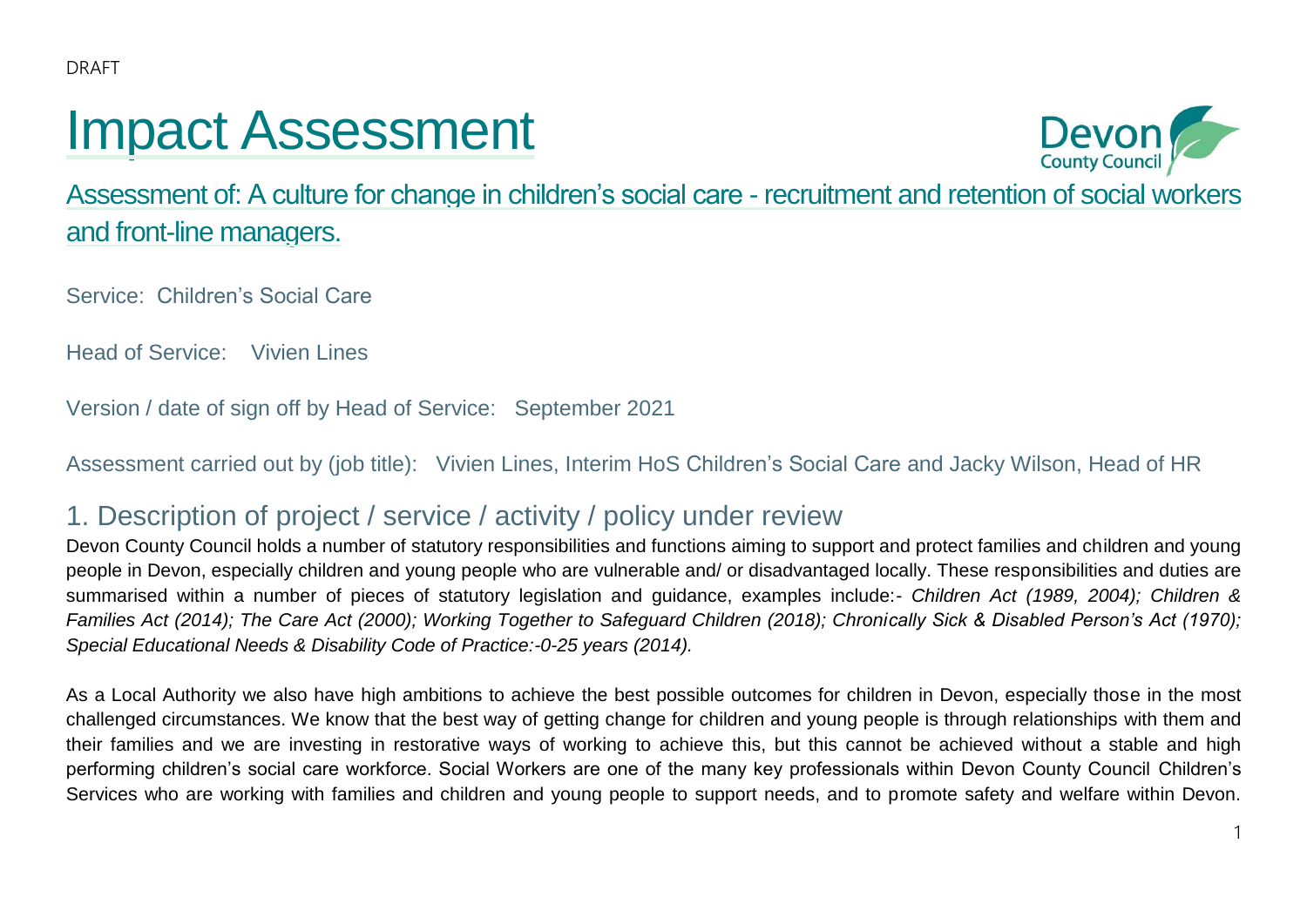Social Workers support a range of children and young people including children who are in the care of the Local Authority; Care Leavers; Disabled children and young people and/ or children and young people with Special Educational Needs and Disabilities (SEND); children and young people in need and/ or where there is a risk to their safety or welfare.

Nationally and locally recruiting and retaining Social Workers has been challenging. A series of recommendations are being made to Cabinet on 8th September 2021 to support with this in turn supporting Devon County Council to continue to support children, young people and families to achieve the best possible outcomes and to access the right support at the right time.

### 2. Reason for change / review

Historically we have had challenges in both recruiting and retaining experienced Social Workers and are currently operating with a high number of vacancies at the front line of children's social care. This has been exacerbated by the pandemic as applications from permanent staff and the supply of agency staff have dwindled, together with increased local competition for staff, and we are no longer able to cover all of our vacancies with agency staff. Our most recent Ofsted focused visit quoted our own assessment, that our high vacancy rates and use of agency workers, and staff turnover, is affecting our ability to develop meaningful and sustained relationships with families (May 2021).

Actions have been taken following decisions of Cabinet in December, but further investment is needed to create terms and conditions that enable us to compete regionally and nationally for staff and to make Devon a place where staff come to and stay to develop their careers as practitioners and managers.

A business case has been put forward with recommendations being proposed to **[Devon County Council Cabinet for consideration](https://democracy.devon.gov.uk/ieListMeetings.aspx?CommitteeId=133)**. Proposals include increasing the salaries for Social Workers by way of a salary supplement and to introduce a retention payment for specified roles in targeted teams, an approach to support career and professional development alongside developing resilience within the workforce in time supporting system and quality improvement.

This assessment considers the impact of the changes proposed in within the business case.

### 3. Aims / objectives, limitations and options going forwards (summary)

There is a need to recruit 100 permanent social worker and 8 permanent Team Managers in our frontline teams in Children's Social Care to move away from a position where approximately 50% of this workforce is agency and 30 Social Worker posts are unfilled due to the difficulties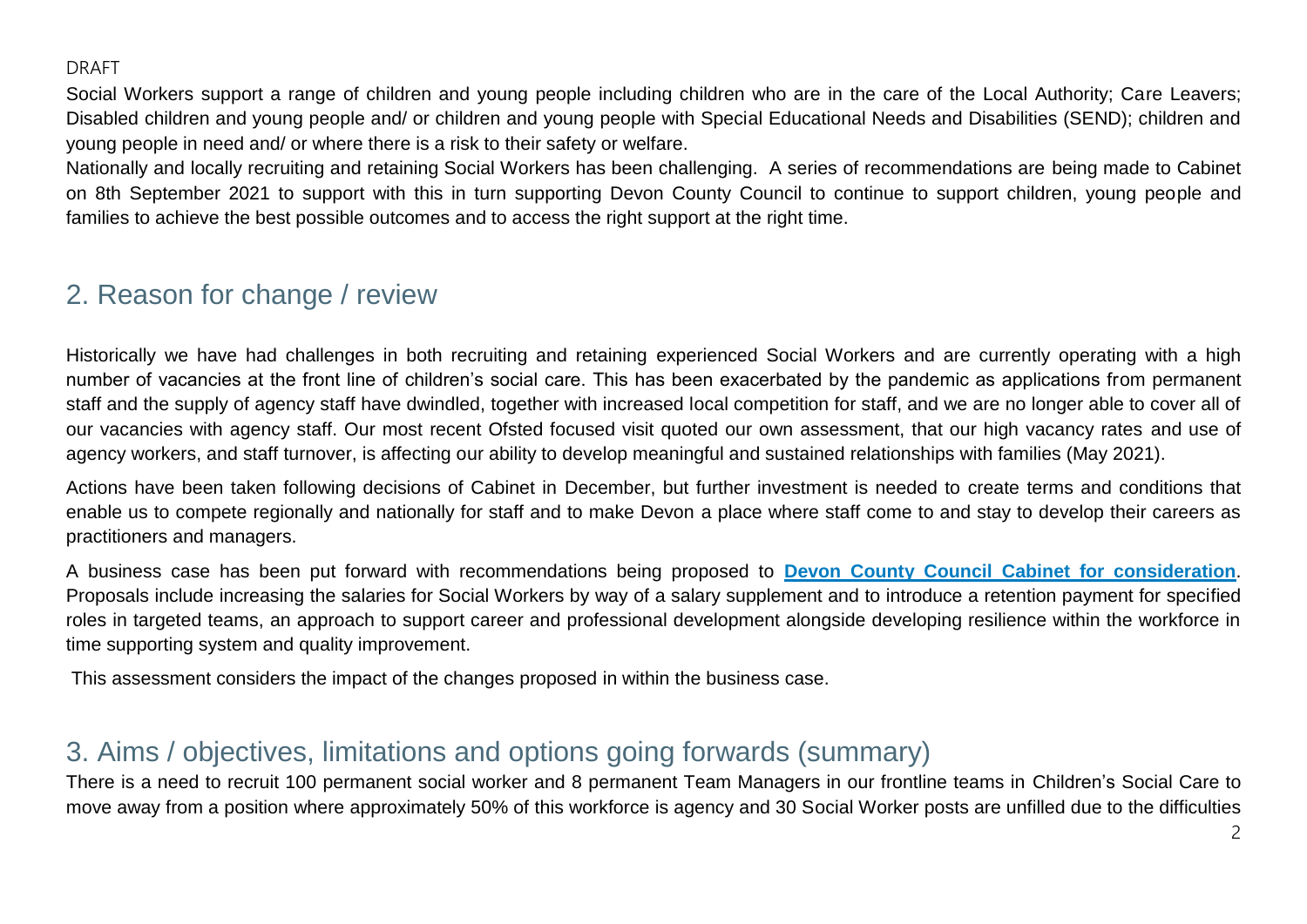recruiting agency staff. To do this we need to take a comprehensive approach to whole workforce development and to recruitment and retention including measures targeted at specific groups of the workforce who are currently extremely hard to recruit to. This purpose of the proposals is to:

- Reduce reliance on agency staff who are expensive, and their temporary nature impacts on our ability to deliver relationship-based practice.
- Attract qualified social workers into the workforce in Devon by making Devon competitive with other Local Authorities nationally and regionals, including by recruiting from overseas.
- Increase the number of permanent staff and managers in our frontline Child Protection teams to be able to invest in a stable and high performing workforce and relationship driven restorative approaches with families.
- Support social workers to maximise the time they spend with families.
- Make Devon a place where people have access to high quality continuing professional development and where they want to stay and are supported to progress their careers as both practitioners and managers.
- Increase Social Worker qualifying pathways available in Devon, by supporting student placements and social workers to join us and complete their Assessed and supported first year in employment.
- Increase access to bursaries and apprenticeships and partnering with Frontline, a national Masters' level qualification programme.
- Invest in specific parts of the workforce to support improved outcomes, for example in our care leavers workforce.

### 4. People affected, diversity profile and analysis of needs

People affected by the recommendations being proposed would include professionals and practitioners working across targeted services Devon County Council Children's Services- Multi-Agency Safeguarding Hub (MASH), Initial Response Teams, Children and Families Teams, Permanency and Transition Teams and Disabled Children's Service. The availability and stability of the Children's Social Care workforce will also impact children and young people aged 0-18 years living in Devon and families of children and young people living in Devon. Providers of services being commissioned externally, and professionals delivering services in-house by Devon County Council directly would also be affected.

Reach:- At September 2021, there are 51% permanent social workers staff (100), and whilst there are fewer agency staff at 30% (58), 19% of vacancies are not filled (37) including cover for maternity, sickness, secondments, and permanent vacancies. The completion rate for sensitive data fields in self-completed workforce reporting is low however workforce data available highlights the following trends:-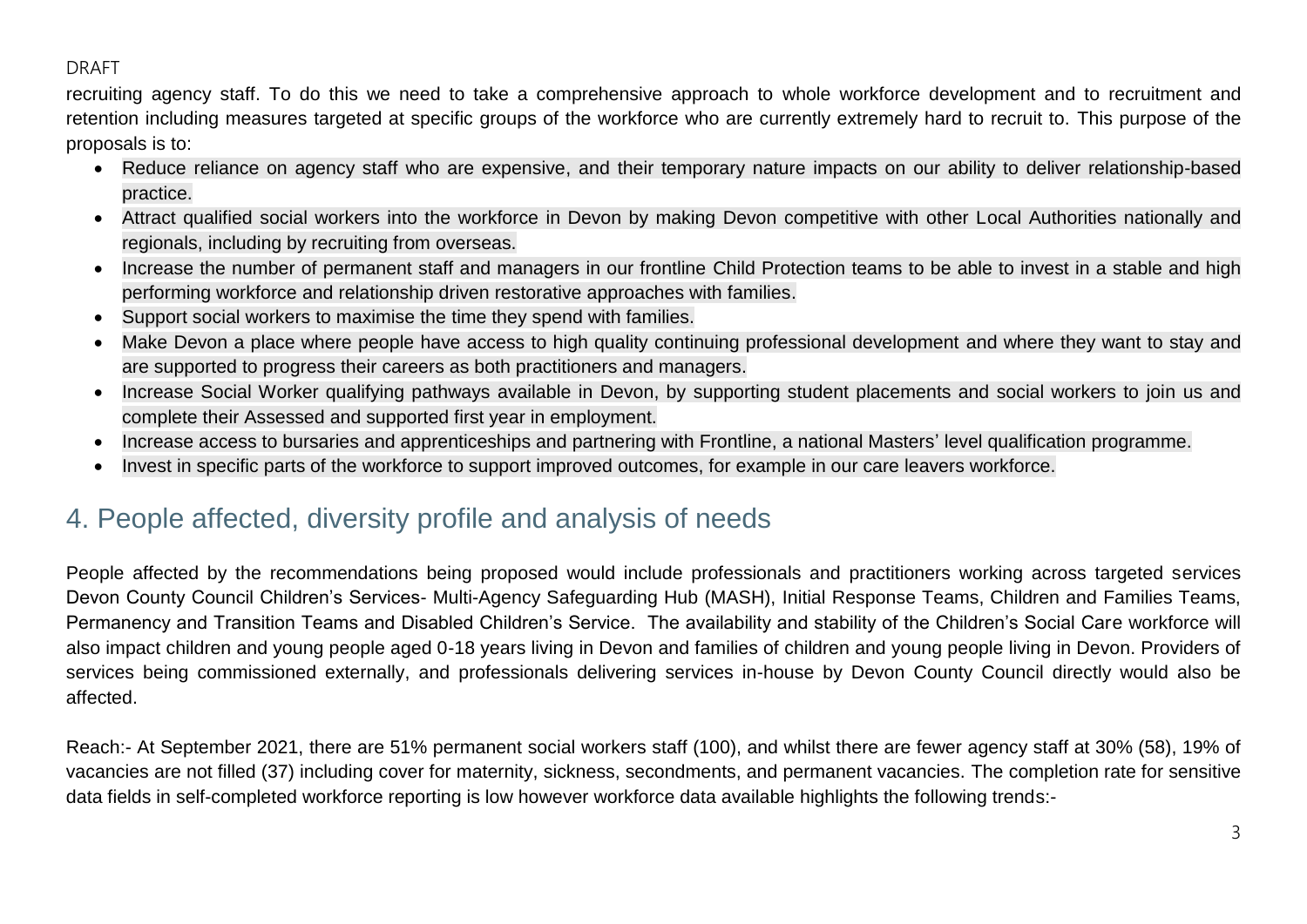- **Exuality:** Workforce information available indicates that there is no significant difference in the profile of targeted workers in targeted teams compared to workers in non-targeted teams in relation to sexuality.
- **Disability:-** Workforce information available indicates that there is no significant difference in the profile of targeted workers in targeted teams compared to workers in non-targeted teams in relation to disability.
- **Ethnicity:-**Data available indicates no significant difference in the ethnicity composition of targeted teams compared to non-targeted teams.
- **Religion:-** Of those who have disclosed a religion, there is no significant difference between targeted teams and non-targeted teams.
- **Gender:-** There is a very high proportion of women in the children's social care workforce overall (82%). There is a slight increase in the proportion of men in non-targeted teams. In targeted teams 83% are women and in the non-targeted teams 77% are women.
- **Age:-**The workforce data demonstrates that there is a slightly higher proportion of younger workers in the targeted teams compared to the non-targeted teams.

The Devon Joint Strategic Needs Analysis (JSNA) 2021 indicates an overall population of 802,375 of which 21% (165,178) are children and young people aged between 0-19 years. The JSNA indicates health and wellbeing outcomes for children and young people in Devon are mixed. The proportion of Devon's children and young people with Special Educational Needs and Disabilities is continuing to grow. At October 2020, 20,794 children and young people had an identified special educational need in Devon. 7,478 children and young people in Devon have an Education, Health and Care plan. The top categories of need in Devon are social, emotional and mental health difficulties; autistic spectrum disorder; and speech language and communication needs. At January 2021, approximately 1,800 disabled children and young people were being supported by DCC Disabled Children's Service. At September 2021 there are higher numbers of children in care (now 806) and children subject to child protection plans (now 590) requiring support, assessment and intervention from the Local Authority.

Experience:- Devon County Council are committed to hearing the voice of our families and children and young people. Practitioners across Children's Services are in regular contact with children in care and care leavers. Views can be shared through resources such as the MOMO app and also through annual participation events like Bright Spots Survey. Findings from the 2021 Bright Spots survey reiterate how important being able to contact social workers is and knowing who this key professional in their lives. Care leavers have highlighted through the 'Building Back Better' event in 2020 the importance of key and consistent relationships. Feedback from these channels is influencing recommendations within the business case to ensure Social Workers can be as available and visible to children, young people and families as possible.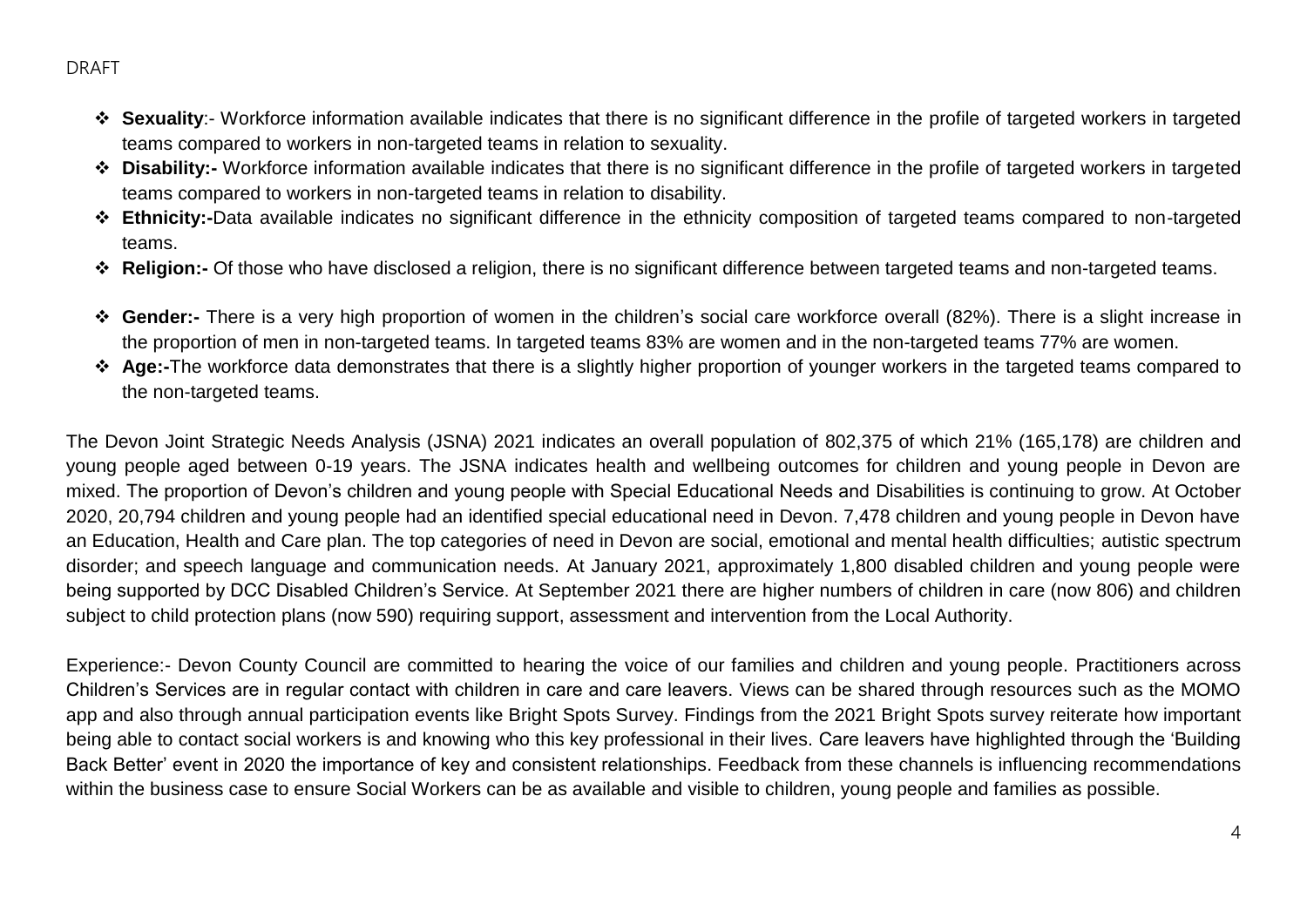Dependence:- There is high dependency on the services and support provided for our children in care, disabled children, care leavers, children in need and families living in Devon. Intervention supports children, young people and families to meet milestones, make opportunities accessible whilst allowing them to achieve the best possible outcomes to ensure they are happy, healthy, safe and children and young people are prepared for adulthood and independence.

### 5. Stakeholders, their interest and potential impacts

- Children and young people in Devon. The proposals are designed to benefit children and young people across Devon by creating a more stable and skilled workforce that can work in restorative and relationship ways to help them bring about changes in their lives and keep children safe.
- Families in Devon:- Ultimately the proposals are designed to enable more families to receive help and support without needing statutory social care processes.
- NHS Devon Clinical Commissioning Group;
- Public Health:
- Children and Families Health Devon delivering community, health and wellbeing services in Devon;
- Devon and Cornwall Police:
- Devon Children and Families Partnership;
- Providers of services on behalf of Devon County Council for example Independent Fostering Agencies supporting foster care and Residential Children's Homes Providers, all supporting placements for children in care.
- Devon County Council Elected Members. Overall decision-making lies with this group. Elected Members will be making decisions that represent and respond to the needs and interests of Devon communities based on the information and evidence provided to them by Officers. Elected Members also need to be assured in their decision making that Devon County Council are meeting their legal responsibilities and making the best use of public funds.

### 6. Additional research used to inform this assessment

[Joint Strategic Needs Assessment Devon Overview \(2018\).](https://www.devonhealthandwellbeing.org.uk/jsna/overview/)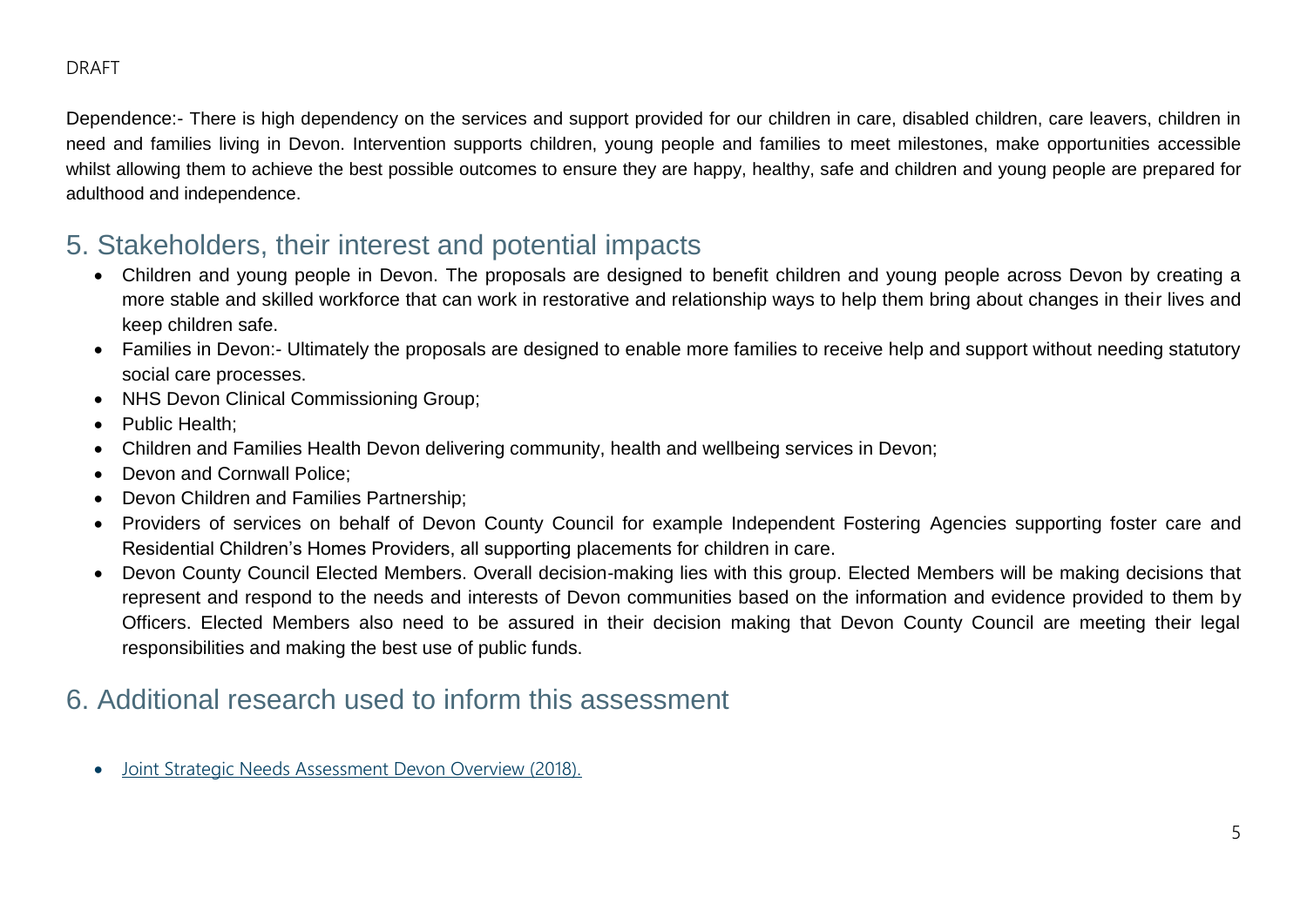DRAFT 7. Description of consultation process and outcomes Consultation has taken place locally with staff and trade unions.

8. Equality analysis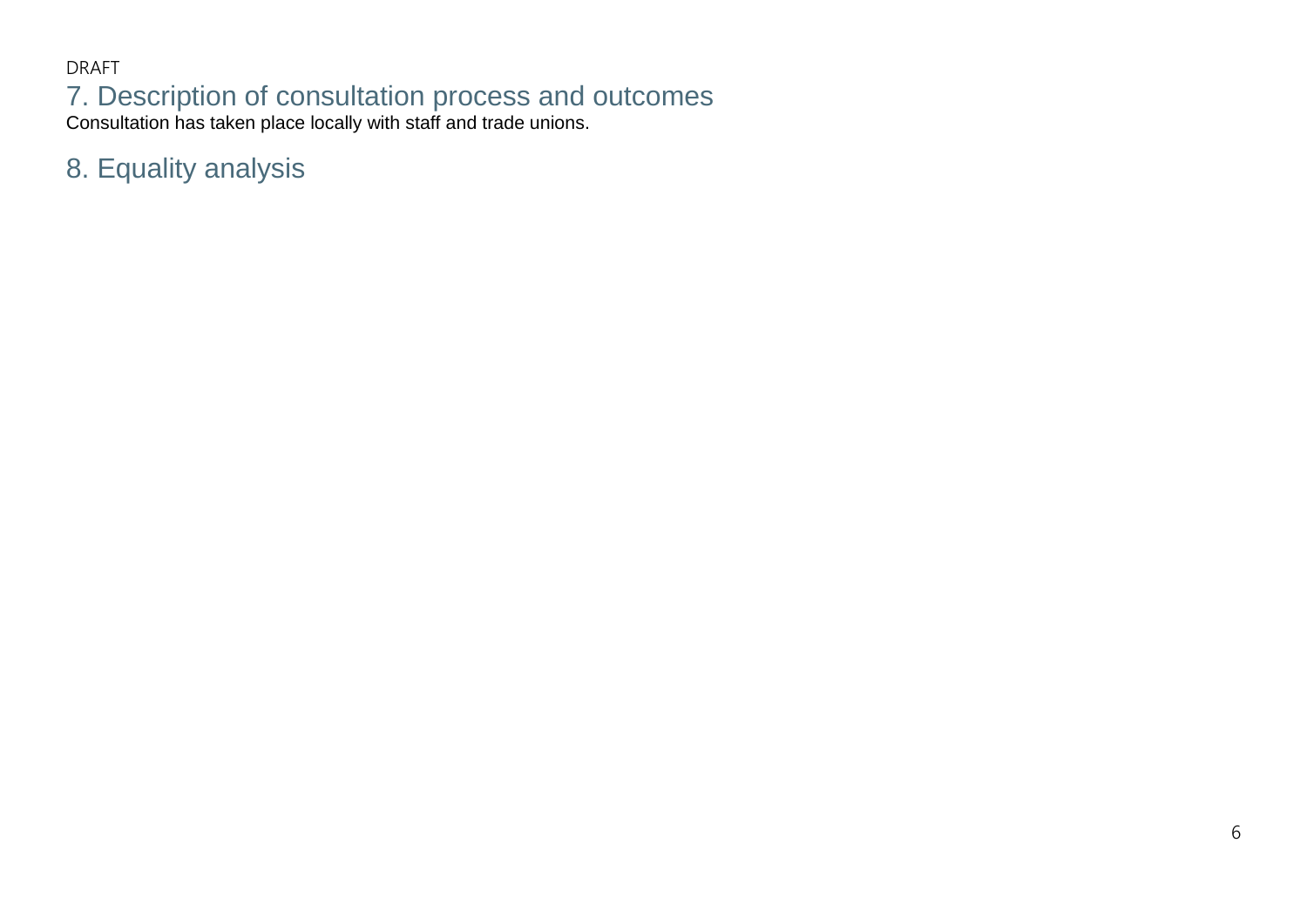| <b>Characteristics</b>               | Potential or actual issues for<br>this group.<br>[Please refer to the Diversity<br><b>Guide and See RED]</b>                                                                                                       | How will the project / service / policy / activity:<br>eliminate or reduce the potential for direct or indirect<br>discrimination, harassment or disadvantage, where necessary.<br>advance equality (meet needs / ensure access, encourage<br>participation, make adjustments for disabled people, 'close<br>gaps').<br>foster good relations between groups (tackled prejudice and<br>promoted understanding), if relevant?<br>In what way do you consider any negative consequences to be<br>reasonable and proportionate in order to achieve a legitimate aim?<br>Are you complying with the DCC Equality Policy?                                                                                                                                          |
|--------------------------------------|--------------------------------------------------------------------------------------------------------------------------------------------------------------------------------------------------------------------|---------------------------------------------------------------------------------------------------------------------------------------------------------------------------------------------------------------------------------------------------------------------------------------------------------------------------------------------------------------------------------------------------------------------------------------------------------------------------------------------------------------------------------------------------------------------------------------------------------------------------------------------------------------------------------------------------------------------------------------------------------------|
| Age                                  | Social Workers in Devon range in<br>age from early 20's - 60's, however<br>the workforce in the targeted<br>teams is typically younger, in the<br>first five years of their social work<br>career post qualifying. | Elements of the recommendations will benefit all staff working in Children's<br>Services regardless of age. The salary supplement and retention payment<br>are available for all qualified workers if they currently work in one of the<br>specified teams regardless of age. The targeted measures are seeking to<br>attract and retain experienced social workers and will benefit all staff in<br>these roles regardless of age. Social Work training can be undertaken at<br>any age and many will qualify after many years in unqualified roles.<br>Increasing the SW salary range will benefit older workers as they progress<br>their careers, currently these workers often leave Devon to secure higher<br>salaries elsewhere to remain in practice. |
|                                      |                                                                                                                                                                                                                    | Workers in non-frontline teams are typically older as workers have been<br>qualified longer and made a decision to move into other teams to remain in<br>practice. These teams will not benefit from the targeted proposals however<br>the measures proposed are considered reasonable and proportionate as the<br>workforce in non-frontline teams is stable and not difficult to recruit to and<br>given the extreme difficulties recruiting to frontline teams and the impact of<br>vacancies in frontline teams on other parts of the service.                                                                                                                                                                                                            |
| <b>Disability</b><br>(incl. sensory, | <b>NA</b>                                                                                                                                                                                                          | All staff across the service will benefit from some measures. The salary                                                                                                                                                                                                                                                                                                                                                                                                                                                                                                                                                                                                                                                                                      |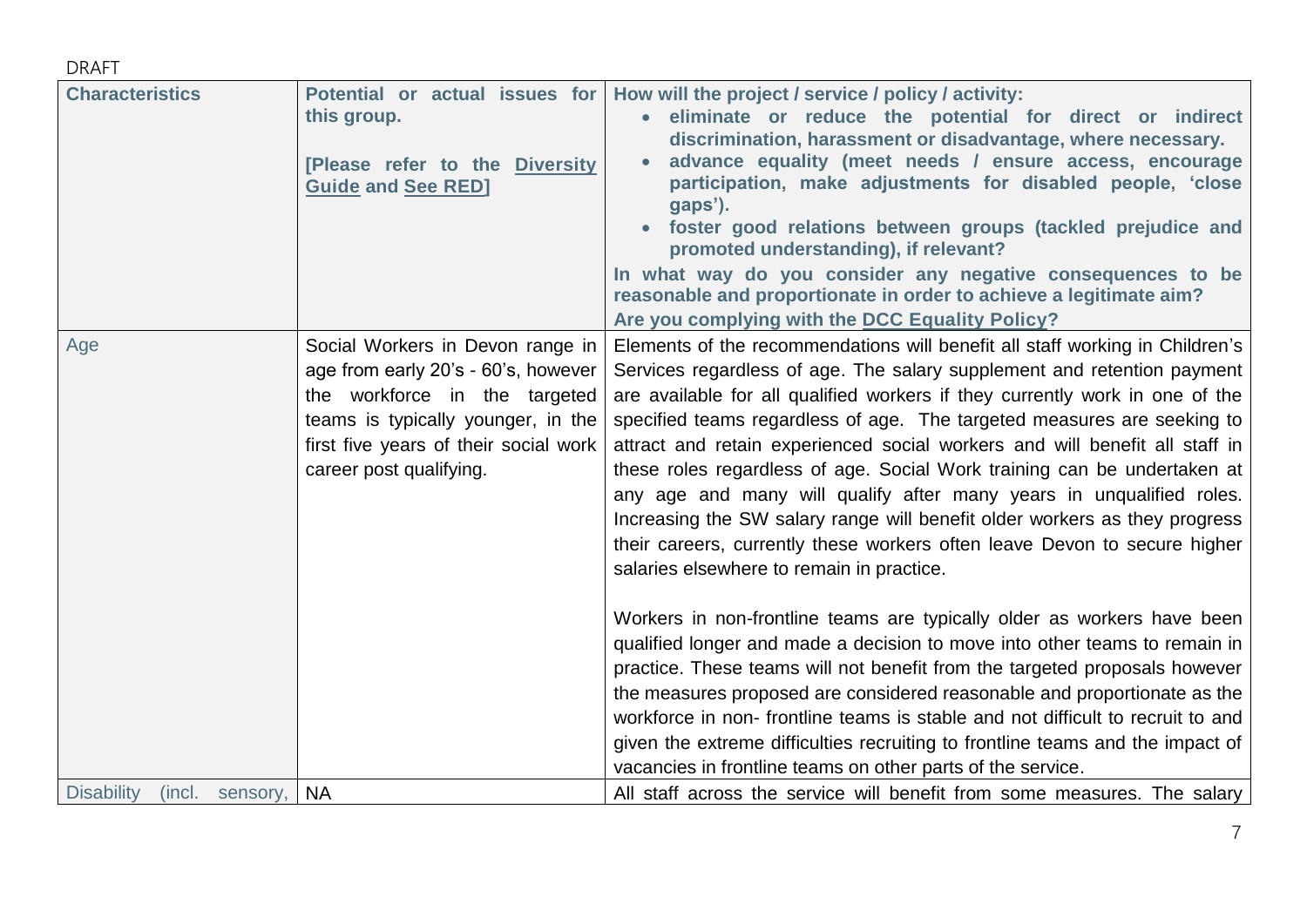| <b>Characteristics</b>        | Potential or actual issues for<br>this group.<br>[Please refer to the Diversity<br><b>Guide and See RED]</b> | How will the project / service / policy / activity:<br>eliminate or reduce the potential for direct or indirect<br>discrimination, harassment or disadvantage, where necessary.<br>advance equality (meet needs / ensure access, encourage<br>participation, make adjustments for disabled people, 'close<br>gaps').<br>foster good relations between groups (tackled prejudice and<br>promoted understanding), if relevant?<br>In what way do you consider any negative consequences to be<br>reasonable and proportionate in order to achieve a legitimate aim?<br>Are you complying with the DCC Equality Policy? |
|-------------------------------|--------------------------------------------------------------------------------------------------------------|----------------------------------------------------------------------------------------------------------------------------------------------------------------------------------------------------------------------------------------------------------------------------------------------------------------------------------------------------------------------------------------------------------------------------------------------------------------------------------------------------------------------------------------------------------------------------------------------------------------------|
| mobility,<br>mental health,   |                                                                                                              | supplement and retention payment are available for all qualified workers if                                                                                                                                                                                                                                                                                                                                                                                                                                                                                                                                          |
| learning<br>disability,       |                                                                                                              | they currently work in one of the specified teams.                                                                                                                                                                                                                                                                                                                                                                                                                                                                                                                                                                   |
| neurodiversity, long term ill |                                                                                                              |                                                                                                                                                                                                                                                                                                                                                                                                                                                                                                                                                                                                                      |
| health) and carers of         |                                                                                                              |                                                                                                                                                                                                                                                                                                                                                                                                                                                                                                                                                                                                                      |
| disabled people               |                                                                                                              |                                                                                                                                                                                                                                                                                                                                                                                                                                                                                                                                                                                                                      |
| ethnicity:<br>Culture<br>and  |                                                                                                              | One of the recommendations for Cabinet is for further overseas recruitment                                                                                                                                                                                                                                                                                                                                                                                                                                                                                                                                           |
| nationality/national origin,  |                                                                                                              | campaigns to take place. This will increase the ethnic diversity of the social                                                                                                                                                                                                                                                                                                                                                                                                                                                                                                                                       |
| ethnic origin/race, skin      |                                                                                                              | worker workforce. This could have the potential for a positive impact in                                                                                                                                                                                                                                                                                                                                                                                                                                                                                                                                             |
| colour, religion and belief   |                                                                                                              | extending our reach, understanding and offer to children and young people                                                                                                                                                                                                                                                                                                                                                                                                                                                                                                                                            |
|                               |                                                                                                              | from minority ethnic and cultural groups.                                                                                                                                                                                                                                                                                                                                                                                                                                                                                                                                                                            |
|                               |                                                                                                              | A further recommendation is for the Council to pay the right to remain fees                                                                                                                                                                                                                                                                                                                                                                                                                                                                                                                                          |
|                               |                                                                                                              | for the existing cohort of overseas Social Workers and any subsequent                                                                                                                                                                                                                                                                                                                                                                                                                                                                                                                                                |
|                               |                                                                                                              | overseas recruits. This is a recommendation designed to support the                                                                                                                                                                                                                                                                                                                                                                                                                                                                                                                                                  |
|                               |                                                                                                              | retention of these workers.                                                                                                                                                                                                                                                                                                                                                                                                                                                                                                                                                                                          |
| Sex, gender and gender        |                                                                                                              | The wider set of proposals in the Cabinet report will benefit all workers                                                                                                                                                                                                                                                                                                                                                                                                                                                                                                                                            |
| identity (including men,      | 82% of CSC workforce are women.                                                                              | equally regardless of sex/gender/gender identity. The salary supplement                                                                                                                                                                                                                                                                                                                                                                                                                                                                                                                                              |
| women, non-binary<br>and      | 83% in targeted teams and 77% in                                                                             | and retention payment are available for all qualified workers if they currently                                                                                                                                                                                                                                                                                                                                                                                                                                                                                                                                      |
| transgender people), and      | non-targeted teams.                                                                                          | work in one of the specified teams. If Social Workers don't currently work in                                                                                                                                                                                                                                                                                                                                                                                                                                                                                                                                        |
| pregnancy and maternity       |                                                                                                              | one of the teams it would be possible for them to move to a qualified worker                                                                                                                                                                                                                                                                                                                                                                                                                                                                                                                                         |
| (including women's right to   |                                                                                                              | role in one of these specified teams. The social work workforce varies in                                                                                                                                                                                                                                                                                                                                                                                                                                                                                                                                            |
| breastfeed)                   |                                                                                                              |                                                                                                                                                                                                                                                                                                                                                                                                                                                                                                                                                                                                                      |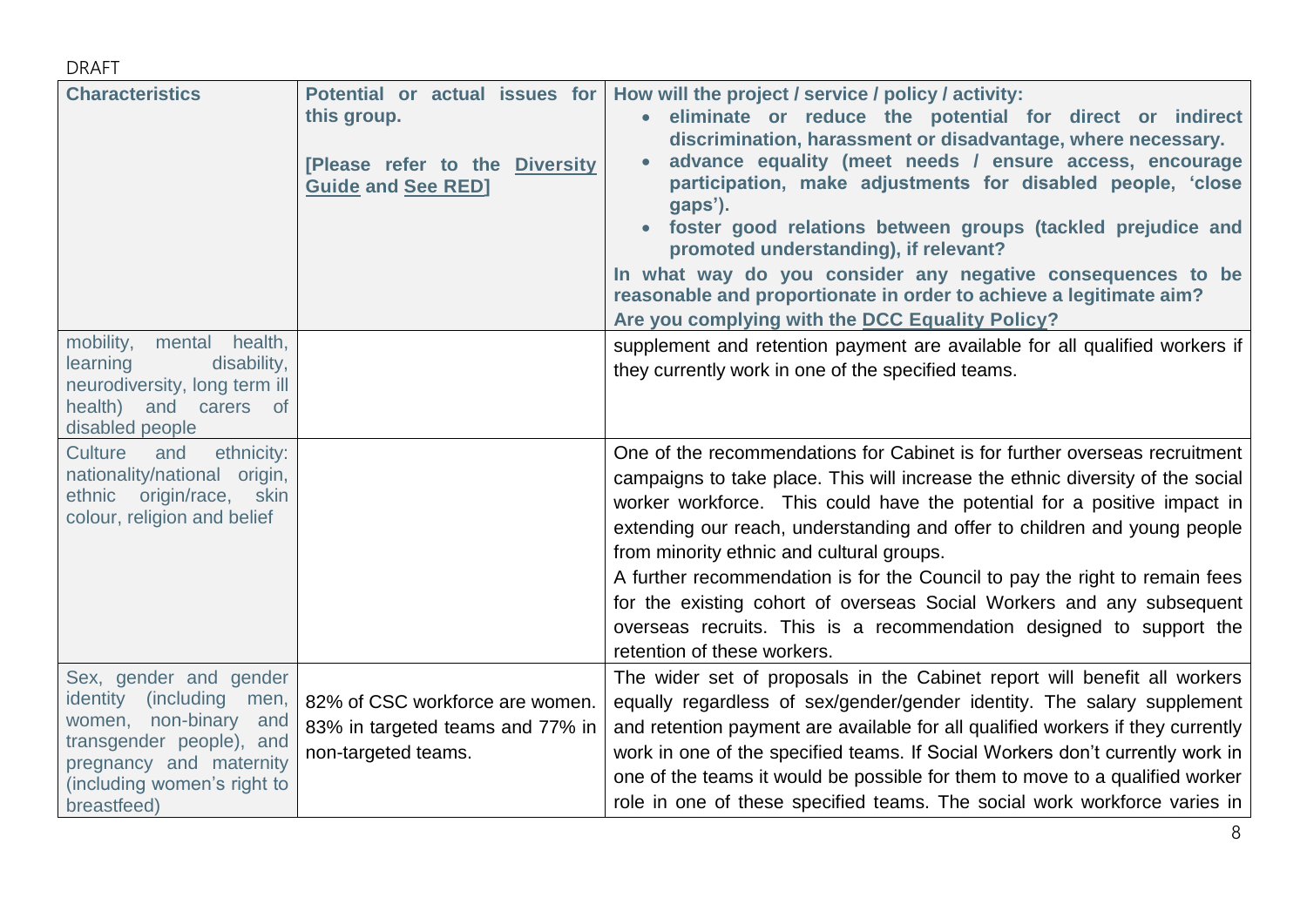| <b>DRAFT</b>           |                                                                                                              |                                                                                                                                                                                                                                                                                                                                                                                                                                                                                                                                                                                                                        |
|------------------------|--------------------------------------------------------------------------------------------------------------|------------------------------------------------------------------------------------------------------------------------------------------------------------------------------------------------------------------------------------------------------------------------------------------------------------------------------------------------------------------------------------------------------------------------------------------------------------------------------------------------------------------------------------------------------------------------------------------------------------------------|
| <b>Characteristics</b> | Potential or actual issues for<br>this group.<br>[Please refer to the Diversity<br><b>Guide and See RED]</b> | How will the project / service / policy / activity:<br>• eliminate or reduce the potential for direct or indirect<br>discrimination, harassment or disadvantage, where necessary.<br>advance equality (meet needs / ensure access, encourage<br>participation, make adjustments for disabled people, 'close<br>gaps').<br>foster good relations between groups (tackled prejudice and<br>promoted understanding), if relevant?<br>In what way do you consider any negative consequences to be<br>reasonable and proportionate in order to achieve a legitimate aim?<br>Are you complying with the DCC Equality Policy? |
|                        |                                                                                                              | composition across the targeted roles, and teams.<br>The supplement and retention payment is paid based on the role and not<br>the employee – if a Social Worker moved to a team which doesn't attract the<br>supplement or retention payment they would cease to be eligible to receive<br>it. The proposals are designed to create a more permanently employed<br>workforce enabling women to have access to maternity rights.                                                                                                                                                                                       |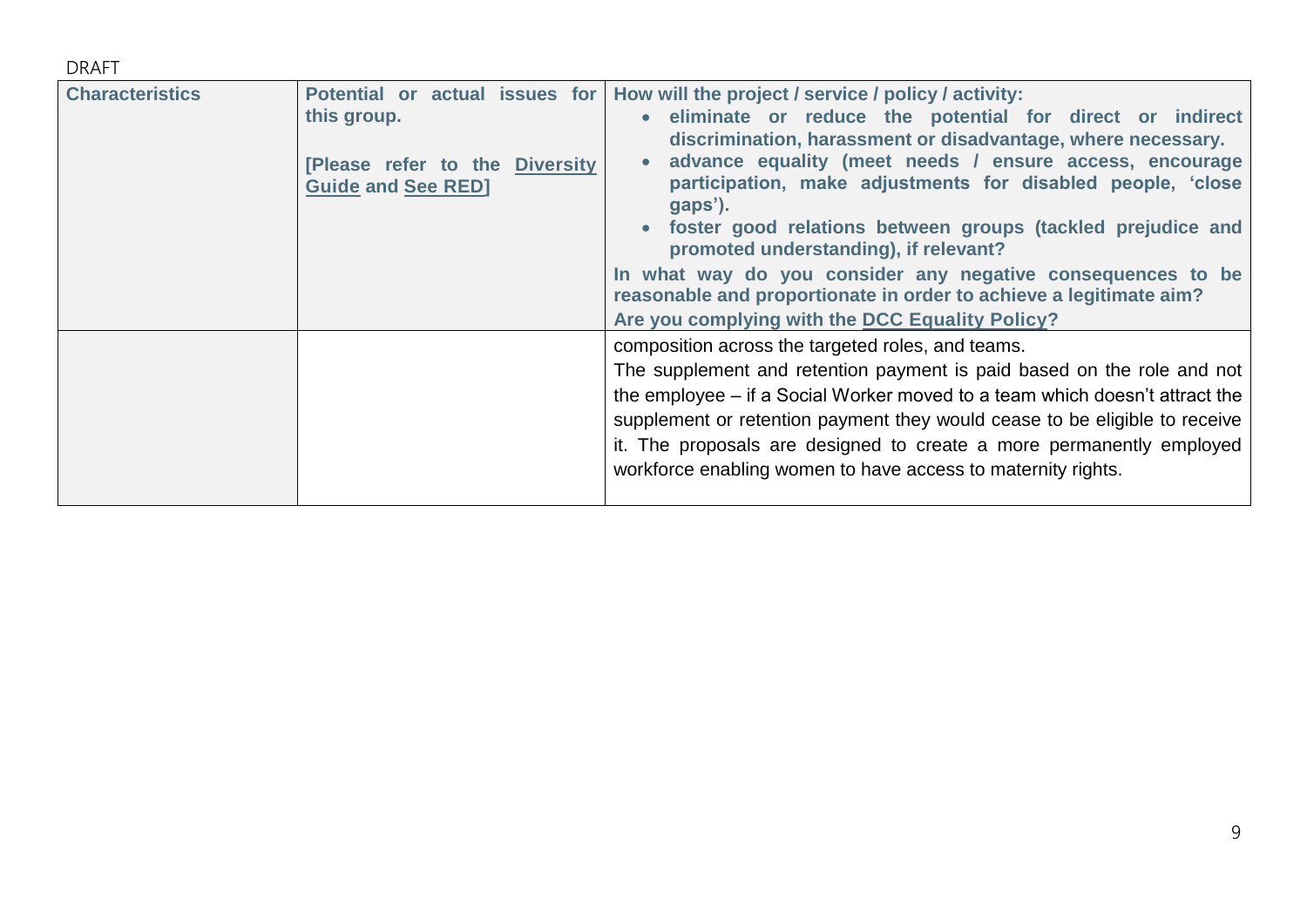| <b>Characteristics</b>                                                                                                                                                                                                                                                                 | Potential or actual issues for<br>this group.<br>[Please refer to the Diversity<br><b>Guide and See RED]</b>                                                                                                      | How will the project / service / policy / activity:<br>eliminate or reduce the potential for direct or indirect<br>discrimination, harassment or disadvantage, where necessary.<br>advance equality (meet needs / ensure access, encourage<br>participation, make adjustments for disabled people, 'close<br>gaps').<br>foster good relations between groups (tackled prejudice and<br>promoted understanding), if relevant?<br>In what way do you consider any negative consequences to be<br>reasonable and proportionate in order to achieve a legitimate aim?<br>Are you complying with the DCC Equality Policy?                                                                                                                                                                                                                                                                                                                                                                                                                 |
|----------------------------------------------------------------------------------------------------------------------------------------------------------------------------------------------------------------------------------------------------------------------------------------|-------------------------------------------------------------------------------------------------------------------------------------------------------------------------------------------------------------------|--------------------------------------------------------------------------------------------------------------------------------------------------------------------------------------------------------------------------------------------------------------------------------------------------------------------------------------------------------------------------------------------------------------------------------------------------------------------------------------------------------------------------------------------------------------------------------------------------------------------------------------------------------------------------------------------------------------------------------------------------------------------------------------------------------------------------------------------------------------------------------------------------------------------------------------------------------------------------------------------------------------------------------------|
| Other<br>relevant<br>socio-<br>economic factors such as<br>family<br>size/single<br>people/lone<br>parents,<br>income/deprivation,<br>housing, education<br>and<br>skills,<br>sub-<br>literacy,<br>cultures, 'digital exclusion',<br>transport<br>access<br>to<br>options, rural/urban | Children and young people feeling<br>they are unable to get hold of their<br>Social Worker and/ or have<br>experienced a number of changes<br>in Social Worker since being in the<br>care of the Local Authority. | The recommendations proposed in the business have the potential to have<br>a positive impact on this issue identified by children and young people.<br>Recruiting more Social Workers who are able to focus on direct delivery to<br>children and young people could positively lower caseloads and ensure<br>more Social Worker time is targeted to building relationships with children<br>and young people and also in being accessible to children and young<br>people. This could in turn positively impact children and young people in<br>feeling they are important, valued and have a trusted adult who understands<br>them and is able to support them. This will benefit self-esteem of children in<br>young people, confident that voice is being heard and also support children<br>and young people to achieve the best possible outcomes socially,<br>emotionally, physically and academically through support and relationships<br>with key professionals developing, being as responsive and timely as<br>possible. |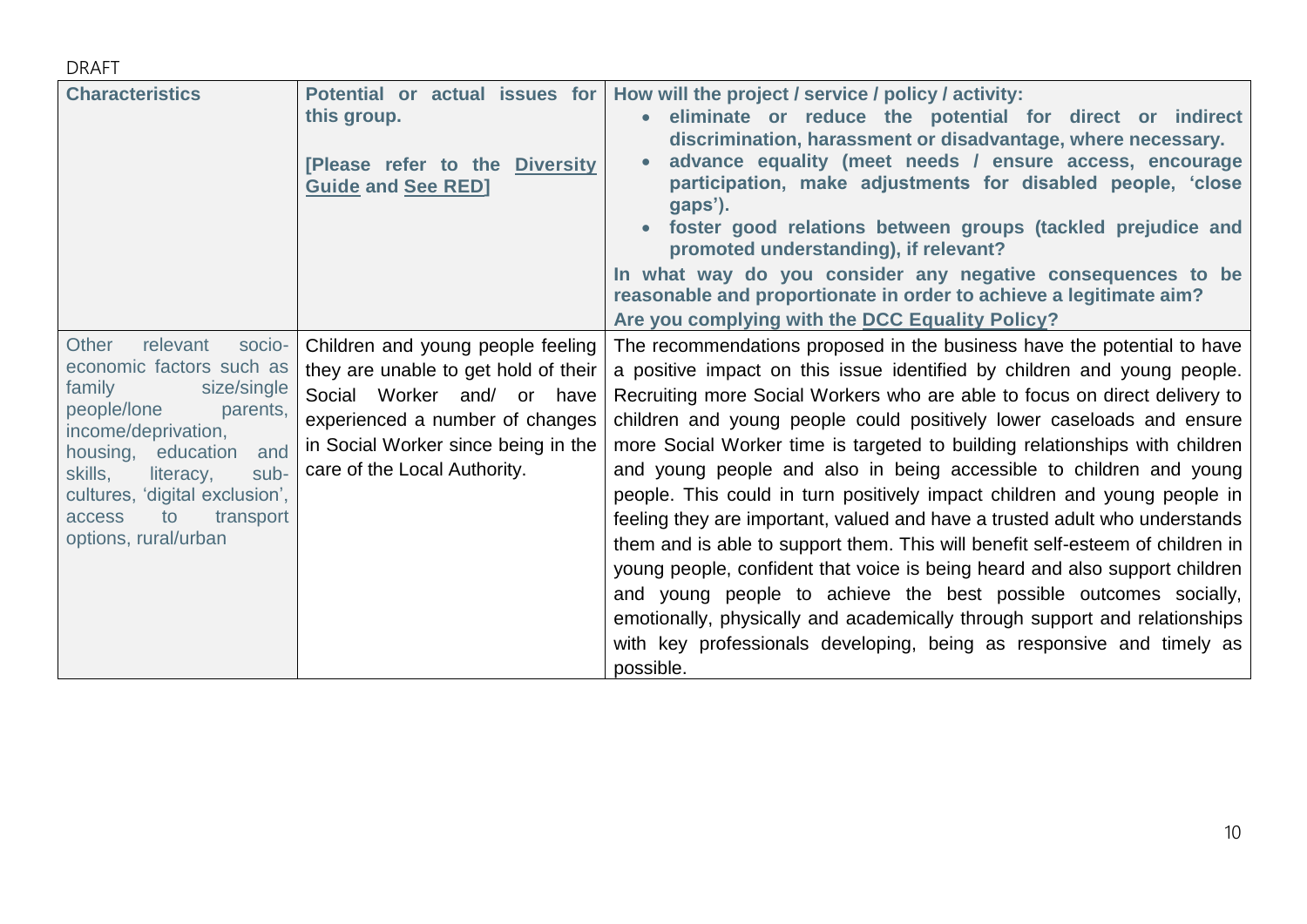### DRAFT 9. Human rights considerations:

There is a concern that by including a salary supplement approach, the proposals move outside of the Council's established job evaluation process and advantage part of the workforce. This is argued to be reasonable and proportionate given the high proportion of agency and vacant role and high staff turnover in these teams potentially impacting on the Council's ability to support Devon families effectively and keep vulnerable children safe.

Any Social Work staff that may go onto be recruited and developed for Devon County Council would be expected to support the vision, values and principles of United Nations Convention on the Rights of Children (1990) and the United Nations Convention on the Rights of Persons with Disabilities (2006). The United Nations Convention on the Rights of the Child (1990) describes a number of articles detailing the rights of all children and young people age 18 and under. This includes: - non-discrimination; best interests of the child; the right to life, survival and development; health and health services; standards of living; right to education; freedom of expression and thought. In addition, The United Nations Convention on the Rights of Persons with Disabilities (2006) describes a further series of articles clarifying the rights of all individuals with a disability including children and young people. This includes:- respect for each person's dignity and personhood; disabled people being full and equal members of communities/ society; equal life chances; education; equal rights to family life whereby disabled children should never be forced to live away from parents and families unless this is the best thing for them; health without discrimination; independence; standard of living; right to enjoy culture; recreation, leisure and sport in an equal basis to people who are non-disabled.

### 10. Supporting independence, wellbeing and resilience. Give consideration to the groups listed above and how they may have different needs:

### **In what way can you support and create opportunities for people and communities (of place and interest) to be independent, empowered and resourceful?**

[Insert text here]

**In what way can you help people to be safe, protected from harm, and with good health and wellbeing?** [Insert text here]

**In what way can you help people to be connected, and involved in community activities?** [Insert text here]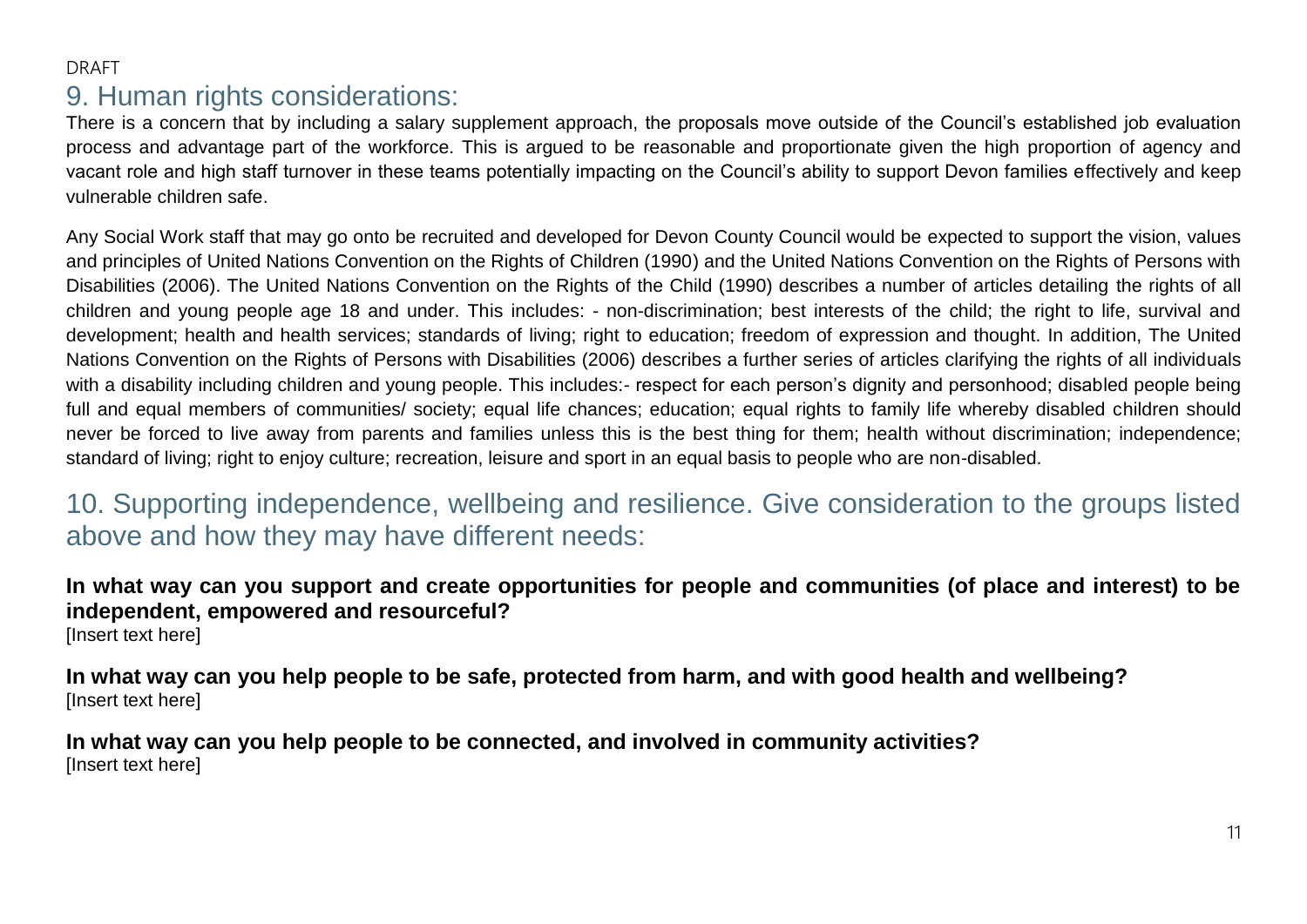### DRAFT 11. Environmental analysis

An impact assessment should give due regard to the following activities in order to ensure we meet a range of environmental legal duties. The policy or practice does not require the identification of environmental impacts using this Impact Assessment process because it is subject to (please mark X in the relevant box below and proceed to the 4c, otherwise complete the environmental analysis table):

| Devon County Council's Environmental Review Process |  |  |
|-----------------------------------------------------|--|--|
| <b>Planning Permission</b>                          |  |  |
| <b>Environmental Impact Assessment</b>              |  |  |
| <b>Strategic Environmental Assessment</b>           |  |  |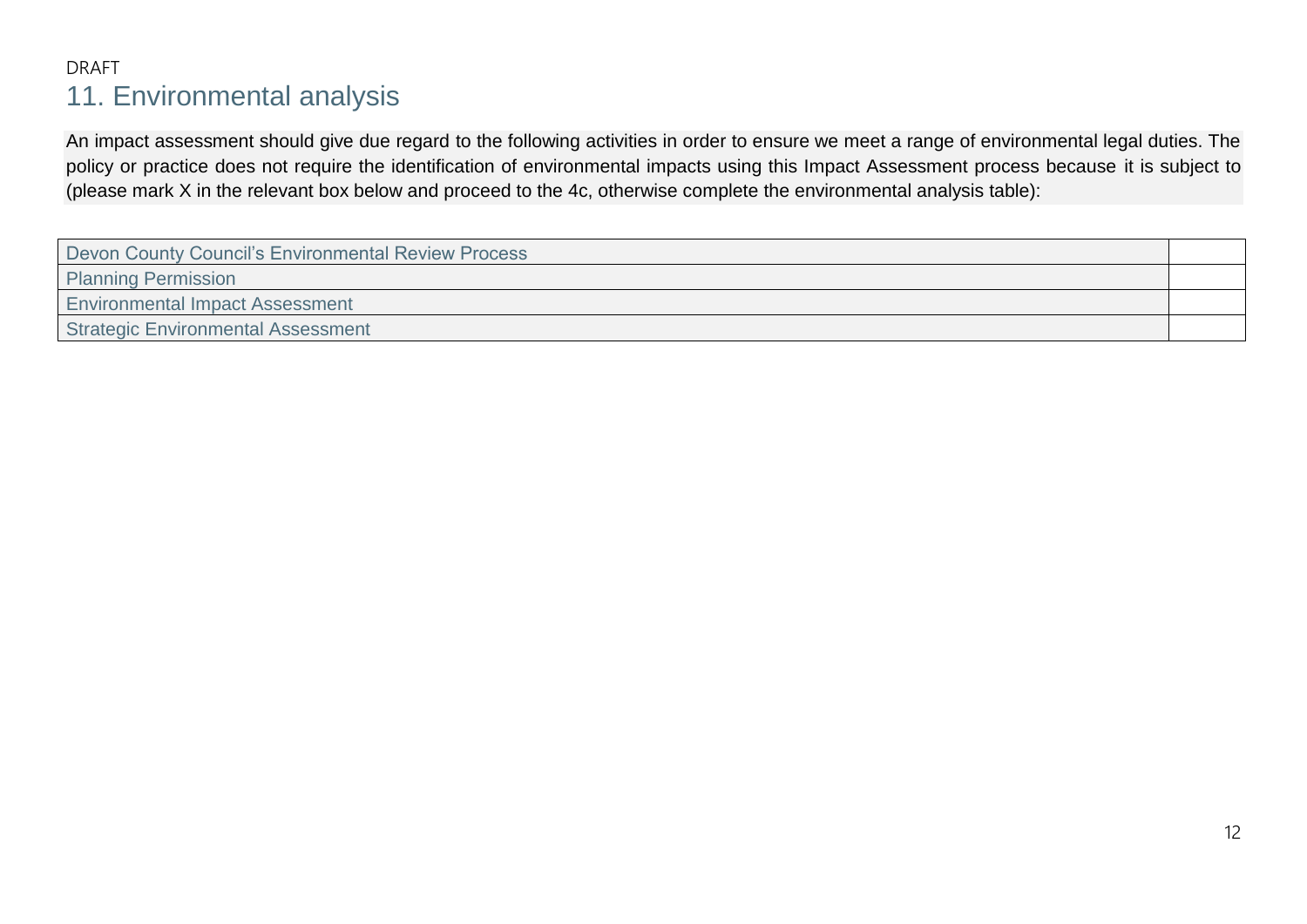|                                                                                                                | Describe any actual or potential negative<br>consequences.<br>(Consider how to mitigate against these). | Describe any actual or potential neutral or positive<br>outcomes.<br>(Consider how to improve as far as possible).                                                                                                                                                                                                                                                                                                                                                                                                                                                                                                 |
|----------------------------------------------------------------------------------------------------------------|---------------------------------------------------------------------------------------------------------|--------------------------------------------------------------------------------------------------------------------------------------------------------------------------------------------------------------------------------------------------------------------------------------------------------------------------------------------------------------------------------------------------------------------------------------------------------------------------------------------------------------------------------------------------------------------------------------------------------------------|
| Reduce, reuse, recycle and<br>compost:                                                                         | None                                                                                                    | None                                                                                                                                                                                                                                                                                                                                                                                                                                                                                                                                                                                                               |
| Conserve<br>enhance<br>and<br>wildlife:                                                                        | None                                                                                                    | None                                                                                                                                                                                                                                                                                                                                                                                                                                                                                                                                                                                                               |
| distinctive<br>Safeguard<br>the<br>characteristics, features and<br>special qualities of Devon's<br>landscape: | None                                                                                                    | None                                                                                                                                                                                                                                                                                                                                                                                                                                                                                                                                                                                                               |
| Conserve<br>enhance<br>and<br>Devon's cultural and historic<br>heritage:                                       | <b>None</b>                                                                                             | None                                                                                                                                                                                                                                                                                                                                                                                                                                                                                                                                                                                                               |
| Minimise<br>greenhouse<br>gas<br>emissions:                                                                    |                                                                                                         | Devon County Council maintain flexible working polices<br>and keep these under review for all staff members. This<br>includes the flexibility to use technology and to also work<br>from home as well as the office. Flexible working<br>arrangements will be available to any Social Workers<br>who are recruited should recommendations be supported<br>by Devon County Council. Use of technology and flexible<br>working should support with reducing the need to travel<br>and for frequency of some face-to-face meetings thus<br>reducing carbon emissions that would be expelled during<br>travel periods. |
| Minimise pollution<br>(including)<br>light and<br>air, land, water,<br>noise):                                 | None                                                                                                    | None                                                                                                                                                                                                                                                                                                                                                                                                                                                                                                                                                                                                               |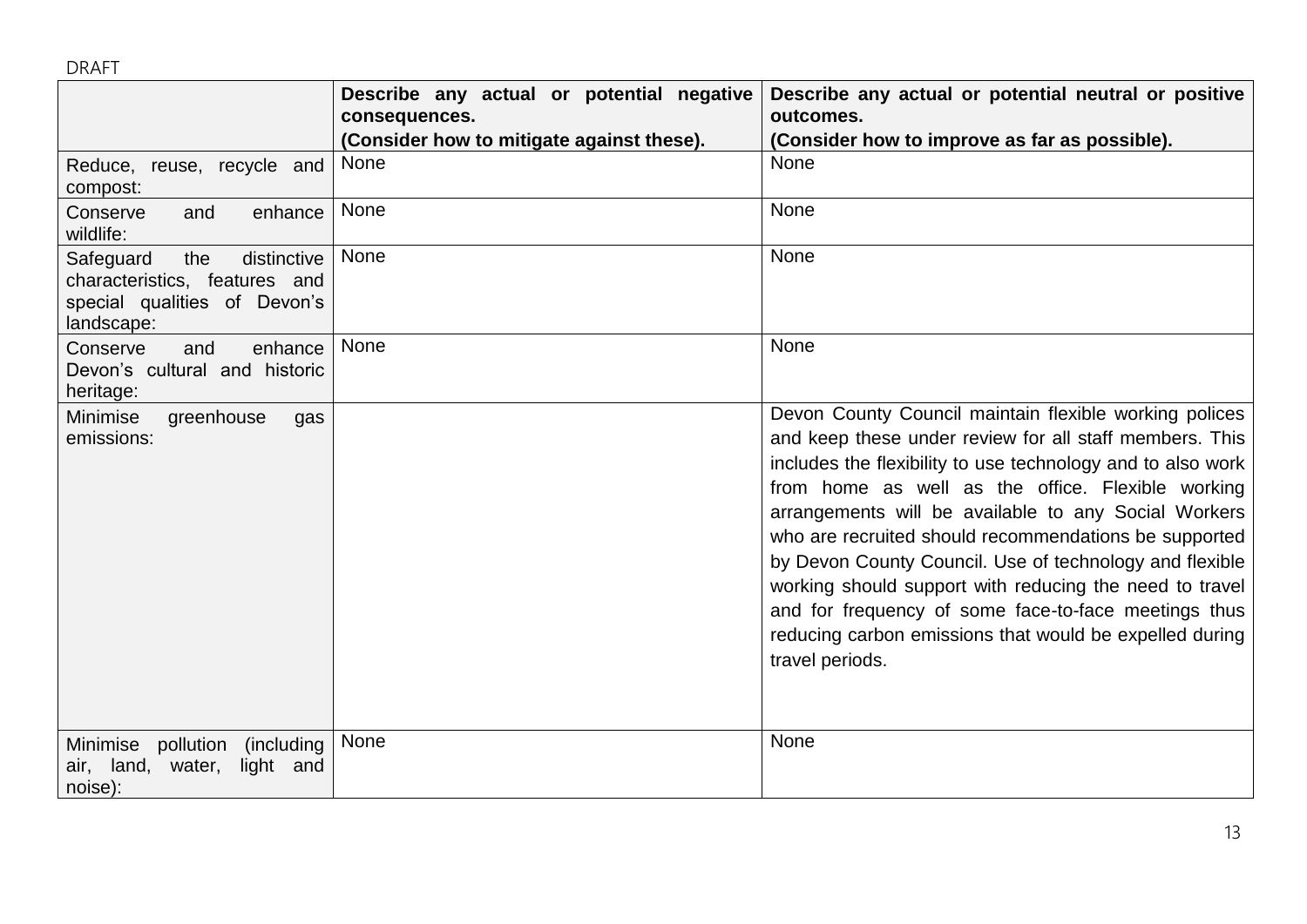| Contribute to reducing water   None                                                                                                                                      | None |
|--------------------------------------------------------------------------------------------------------------------------------------------------------------------------|------|
| consumption:                                                                                                                                                             |      |
| Ensure resilience to the future   None<br>effects of climate change<br>(warmer, wetter winters; drier,<br>hotter summers; more intense<br>storms; and rising sea level): | None |
| Other (please state below):                                                                                                                                              |      |

## 12. Economic analysis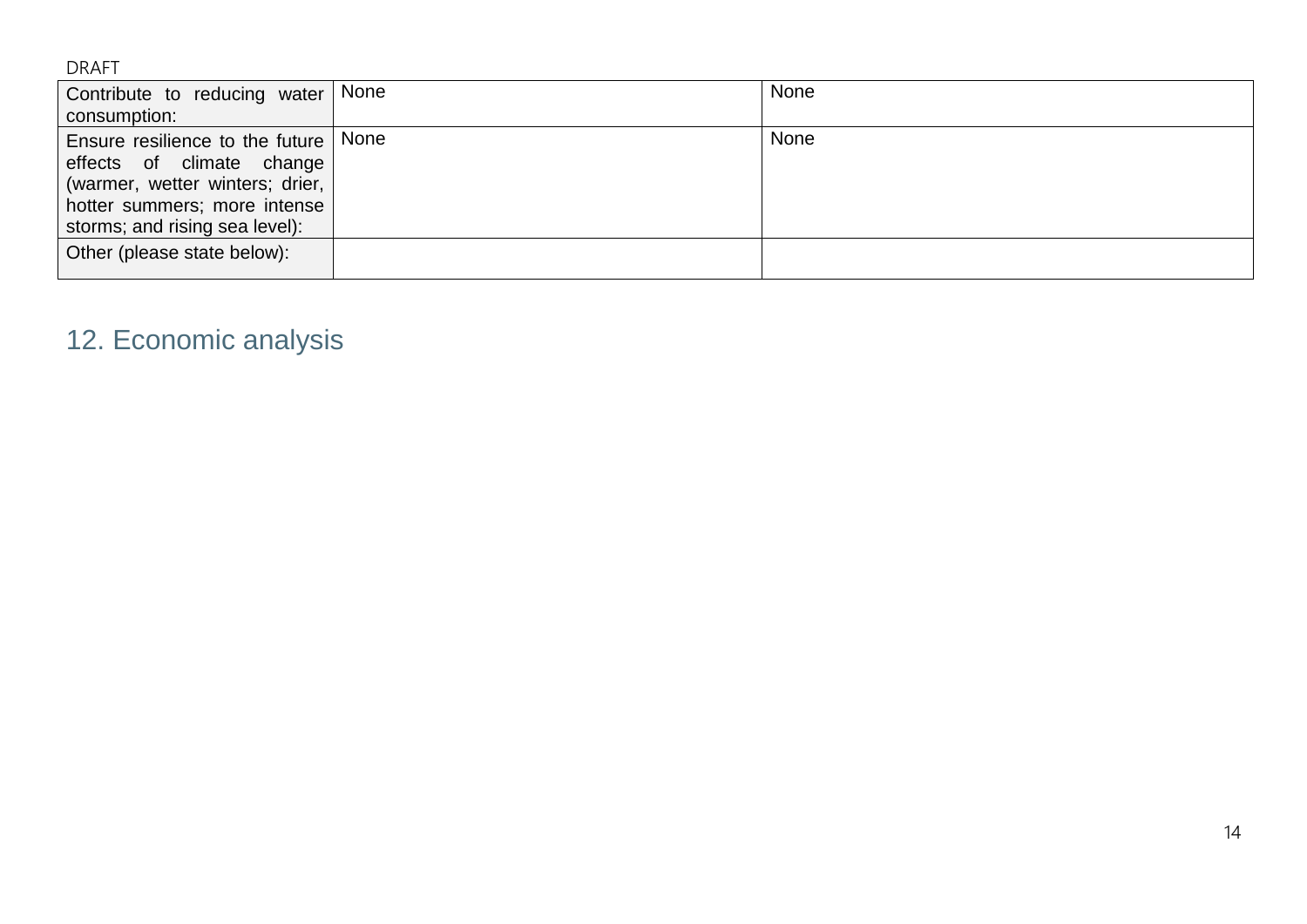|                                             | Describe any actual or potential negative<br>consequences.                                                                                                                                                                                                       | Describe any actual or potential neutral or positive<br>outcomes. |
|---------------------------------------------|------------------------------------------------------------------------------------------------------------------------------------------------------------------------------------------------------------------------------------------------------------------|-------------------------------------------------------------------|
|                                             | (Consider how to mitigate against these).                                                                                                                                                                                                                        | (Consider how to improve as far as possible).                     |
| knowledge<br>and<br>Impact<br>on<br>skills: | The proposals include investment in social work<br>qualification pathways, continuing professional<br>development and career<br>progression<br>opportunities which will improve knowledge and<br>skills across the whole social work workforce.                  |                                                                   |
| Impact on employment levels:                | The proposal create the opportunity for more<br>Devon residents to qualify as social workers and<br>for improved permanent recruitment to the social<br>work workforce reducing vacancy rates and the<br>proportion of posts that are filled by agency<br>staff. |                                                                   |
| Impact on local business:                   |                                                                                                                                                                                                                                                                  |                                                                   |

13. Describe and linkages or conflicts between social, environmental and economic impacts (Combined Impacts): None

14. How will the economic, social and environmental well-being of the relevant area be improved through what is being proposed? And how, in conducting the process of procurement, might that improvement be secured?

The proposals have the potential to improve opportunities within the social work workforce and improve the contribution of the workforce to the economy in Devon by improving the stability of the workforce locally and employing more social work staff who live and work in Devon.